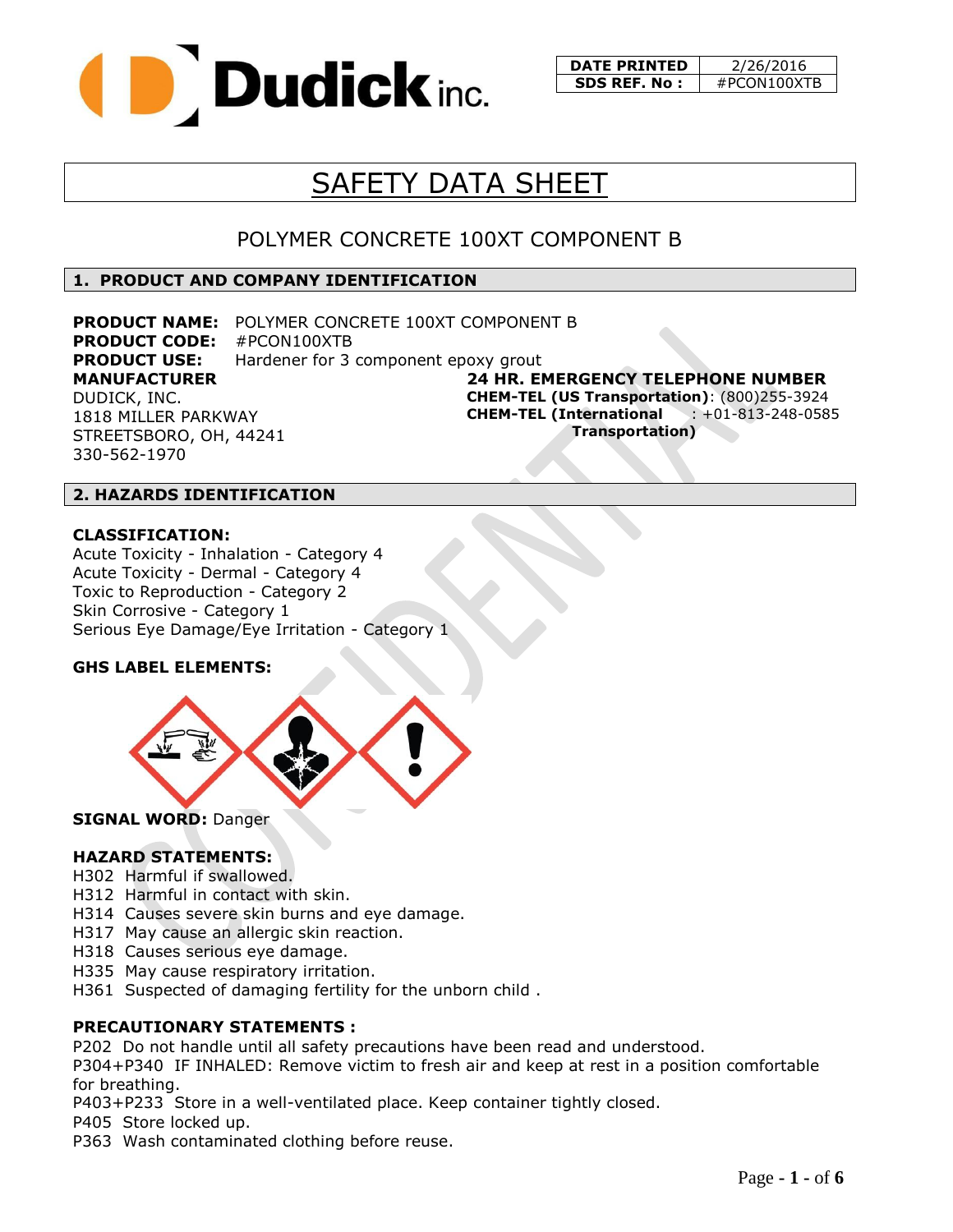| <b>DATE PRINTED</b> | 2/26/2016   |  |
|---------------------|-------------|--|
| SDS REF. No :       | #PCON100XTR |  |

P501 Dispose of contents/container in accordance with local, regional, and federal regulations.

P201 Obtain special instructions before use.

P261 Avoid breathing vapors/spray.

P264 Wash all contacted body parts thoroughly after handling.

P270 Do not eat, drink or smoke when using this product.

P271 Use only outdoors or in a well-ventilated area.

P273 Avoid release to the environment.

P280 Wear protective gloves/protective clothing/eye protection/face protection.

P281 Use personal protective equipment as required.

P301+P330+P331 IF SWALLOWED: rinse mouth. Do NOT induce vomiting.

P303+P361+P353 IF ON SKIN (or hair): Remove/Take off immediately all contaminated clothing. Rinse skin with water/shower.

P305+P351+P338 IF IN EYES: Rinse cautiously with water for several minutes. Remove contact lenses, if present and easy to do. Continue rinsing.

P312 Call a POISON CENTER or doctor/physician if you feel unwell.

#### **3. COMPOSITION/INFORMATION ON HAZARDOUS INGREDIENTS**

| <b>Chemical Name</b>        | Weight %   | <b>CAS Number</b>           |
|-----------------------------|------------|-----------------------------|
| Benzyl alcohol              | 25% to 40% | $100 - 51 - 6$              |
| Isophoronediamine           | 15% to 25% | 2855-13-2                   |
| Triethylenetetramine        | 10% to 15% | $112 - 24 - 3$              |
| Ethanediamine isomers       | 10% to 15% | PROPRIETARY<br><b>BLEND</b> |
| Aliphatic Amine             | 5% to 10%  | PROPRIETARY                 |
| 1,3-Bis(aminomethyl)benzene | 0% to 5%   | 1477-55-0                   |

No further information available for this product.

#### **4. FIRST AID MEASURES**

**EYES:** Hold eyelids apart, initiate and maintain gentle and continuous irrigation until the patient receives medical care. If medical care is not promptly available, continue to irrigate for one hour. **SKIN:** Immediately remove contaminated clothing, and any extraneous chemical, if possible to do so without delay. Initiate and maintain continuous irrigation until the patient receives medical care. If medical care is not promptly available, continue to irrigate for one hour.

**INGESTION:** Never give anything by mouth to an unconscious person.

Do not induce vomiting without medical advice.

Consult physician.

**INHALATION:** If not breathing, give artificial respiration; if by mouth to mouth use rescuer protection (pocket mask etc.).

If breathing is difficult, oxygen should be administered by qualified personnel.

Consult a physician after significant exposure. Move person to fresh air. If unconscious place in recovery position and seek medical advice.

**NOTES TO PHYSICIAN:** NOTE TO PHYSICIANS: Application of corticosteroid cream has been effective in treating skin irritation.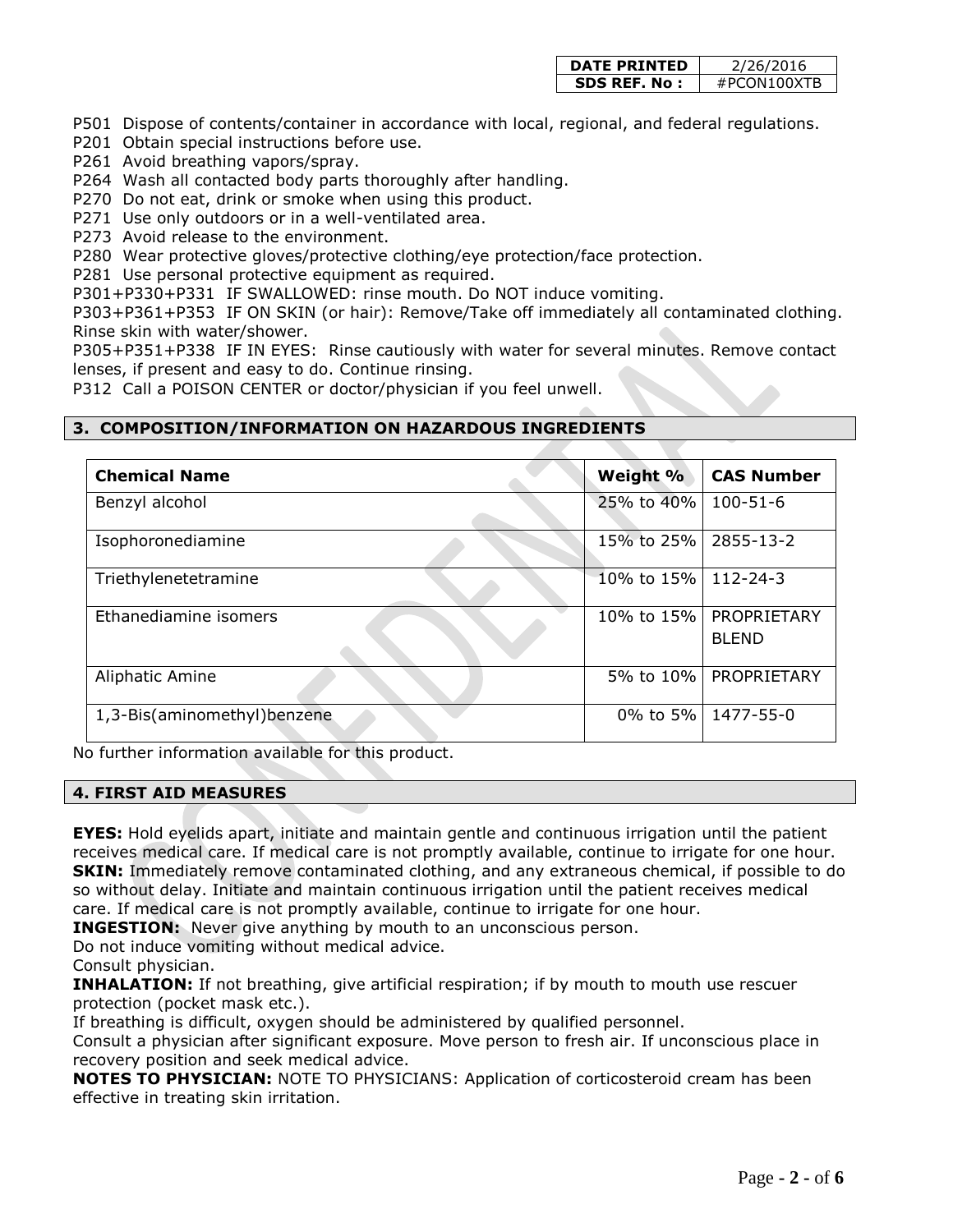#### **5. FIRE FIGHTING MEASURES**

**SUITABLE EXTINGUISHING MEDIA:** Alcohol resistant foam; Carbon Dioxide (CO2); dry chemical; dry sand; limestone powder; use water to keep containers cool.

**UNSUITABLE EXTINGUISHING MEDIA:** Do not use high pressure water jet as this may spread the area of the fire.

**SPECIFIC HAZARDS IN CASE OF FIRE:** Closed containers may rupture (due to build up in pressure) when exposed to extreme heat.

Burning may produce noxious and toxic fumes. Incomplete combustion may form carbon monoxide. May generate ammonia gas. May generate toxic nitrogen oxide gasses. Downwind personnel should be evacuated.

**SPECIAL PROTECTIVE EQUIPMENT AND PRECAUTION FOR FIRE FIGHTERS:** Wear self-contained breathing apparatus (SCBA) in positive pressure mode and full protective clothing. Face Shield should be worn.

#### **6. ACCIDENTAL RELEASE MEASURES**

**PERSONAL PRECAUTIONS:** Isolate area; ensure adequate ventilation; remove all sources of ignition; use appropriate personal protection equipment; avoid breathing mist, vapors, spray; avoid contact with skin, eyes and clothing; keep unnecessary and unprotected personnel from entering the involved area.

**ENVIRONMENTAL PRECAUTIONS:** Halt the flow of material as soon as practical using appropriate barriers; Prevent contamination of soil and water. Prevent from spreading or entering into drains, ditches, waterways by using sand, earth or appropriate barriers. **METHOD AND MATERIALS FOR CONTAINMENT AND CLEANING UP:** Soak up with sand, earth, diatomaceous earth or other suitable inert absorbent material; collect into suitable waste disposal containers. Wash spillage site with large amounts of water. Dispose of in accordance with applicable local and federal environmental control laws and regulations.

#### **7. HANDLING AND STORAGE**

**PRECAUTIONS FOR SAFE HANDLING:** Use only in well-ventilated areas. Avoid contact with skin and eyes. Avoid breathing vapors and/or aerosols. Emergency showers and eye wash stations should be readily accessible. Use personal protective equipment. When using, do not eat, drink or smoke.

**CONDITIONS FOR SAFE STORAGE, INCLUDING INCOMPATIBILITIES:** Do not store near incompatibles (strong oxidizers, acids, alkalis). Do not store near excessive heat or near sources of ignition. Keep container tightly closed when not in use.

#### **8. EXPOSURE CONTROLS\PERSONAL PROTECTION**

#### **EXPOSURE LIMITS**

| <b>Components</b>           | <b>CAS</b>        | Limits                     |
|-----------------------------|-------------------|----------------------------|
| Benzyl alcohol              | $100 - 51 - 6$    | WEEL 10 ppm                |
| Isophoronediamine           | 2855-13-2         | None established.          |
| Triethylenetetramine        | $112 - 24 - 3$    | WEEL; TWA 1 ppm            |
| Ethanediamine isomers       | PROPRIETARY BLEND | None established.          |
| <b>Aliphatic Amine</b>      | PROPRIETARY       | None established.          |
| 1,3-Bis(aminomethyl)benzene | 1477-55-0         | NIOSH REL; Ceil 0.10 mg/m3 |

#### **ENGINEERING CONTROLS:** Ventilation:

Use local exhaust ventilation, or other engineering controls to maintain airborne levels requirements or guidelines, general ventilation should be sufficient for most operations. **PERSONAL PROTECTIVE EQUIPMENT**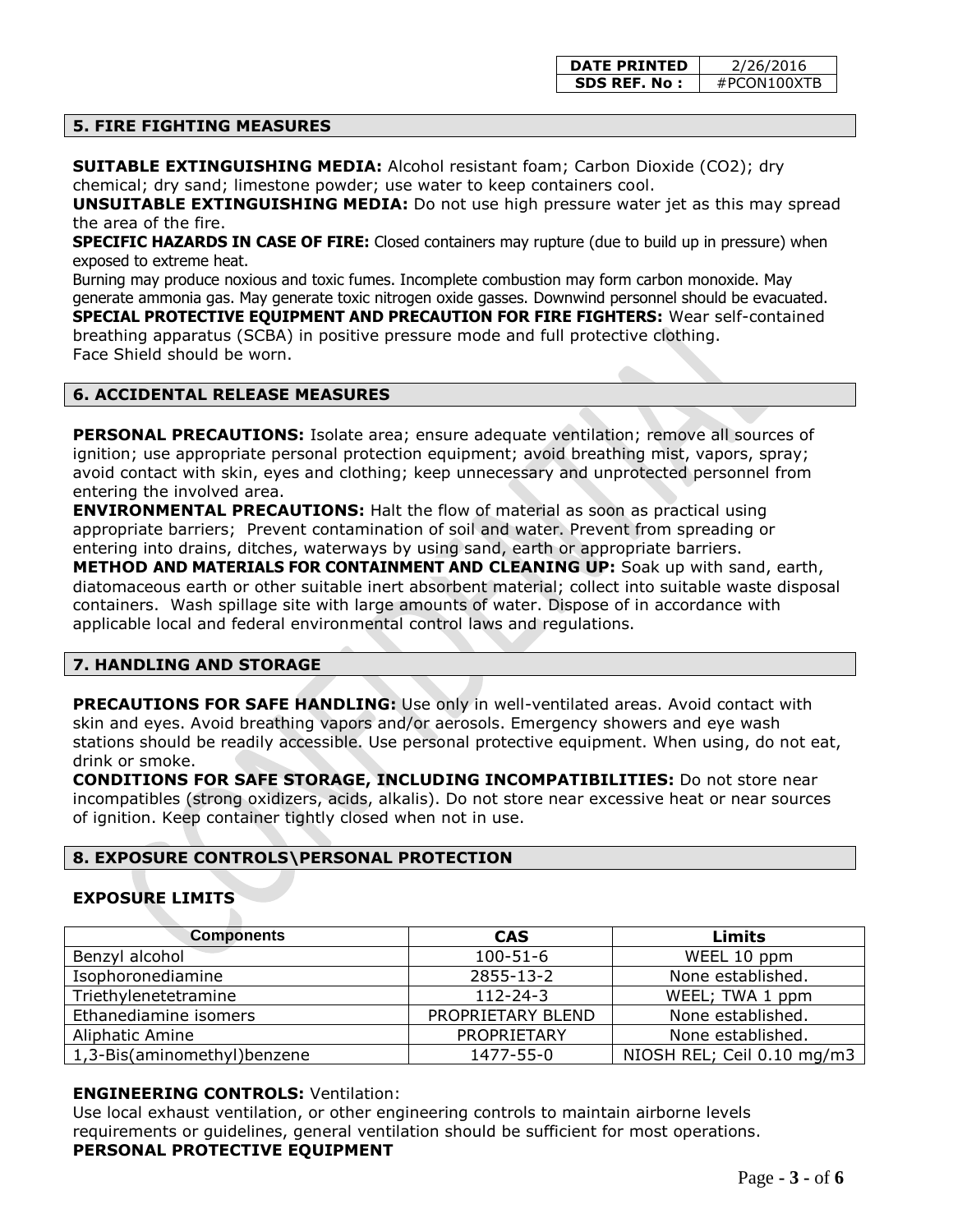| <b>DATE PRINTED</b> | 2/26/2016   |  |
|---------------------|-------------|--|
| SDS REF. No :       | #PCON100XTR |  |

**RESPIRATORY PROTECTION:** If ventilation is inadequate or if irritation or other symptoms are experienced, wear a NIOSH/MHSA approved respirator with organic vapor cartridge.

**EYES PROTECTION:** Full face shield with goggles underneath.

**SKIN PROTECTION: Impervious clothing. Rubber or plastic boots.** 

Selection of specific items such as face shield, boots, apron, or full body suit will depend on the task.

Hand protection: Use chemical resistant gloves. Consult glove manufacturer for recommendations.

**WORK HYGIENIC PRACTICES:** Use good personal hygiene. Do not consume or store food in the work area. Wash hands before smoking or eating. Wash contaminated clothing before reuse. Eye wash stations and emergency showers should be available.

**OTHER USE PRECAUTIONS:** The type and degree of personal protective equipment will depend on the specific work operation. Eye wash stations and emergency showers should be available. Inspect and replace personal protective equipment at regular intervals; use professional care in their selection, use and care.

**COMMENTS:** None.

#### **9. PHYSICAL AND CHEMICAL PROPERTIES**

**PHYSICAL STATE:** Liquid **COLOR:** Pale amber **FLASH POINT AND METHOD:** No data available for this product. **AUTO-IGNITION TEMPERATURE:** Not Determined. **BOILING POINT/RANGE:** No data available for this product. **MELTING POINT:** Not Determined. **VAPOUR PRESSURE:** Not determined. **VAPOUR DENSITY:** Heavier than air. **SOLUBILITY:** Not determined. **ODOR/THRESHOLD:** Amine-like. **LOWER / UPPER FLAMMABLE LIMITS:** No data available for this product. **DENSITY:** 1.0053 **EVAPORATION RATE:** Slower than ether. **PARTITION COEFFICIENT:** Not determined. **pH:** Not Applicable. **DECOMPOSITION TEMPERATURE:** Not determined.

#### **10. STABILITY AND REACTIVITY**

**CHEMICAL STABILITY:** This product is stable under normal storage conditions.

**POSSIBILITY OF HAZARDOUS REACTIONS:** Mixtures with strongly acidic materials may produce an exothermic reaction.

**CONDITIONS TO AVOID:** Avoid elevated temperatures and sources of ignition.

**MATERIALS TO AVOID:** Sodium hypochlorite. Organic acids (i.e. acetic acid, citric acid etc.). Mineral acids.

Product slowly corrodes copper, aluminum, zinc and galvanized surfaces.

Reaction with peroxides may result in violent decomposition of peroxide possibly creating an explosion.

Reactive metals (e.g. sodium, calcium, zinc etc.).

Materials reactive with hydroxyl compounds.

Oxidizing agents.

**HAZARDOUS DECOMPOSITION PRODUCTS:** Nitric acid. Ammonia Nitrogen oxides (NOx).

Nitrogen oxide can react with water vapors to form corrosive nitric acid.

Carbon monoxide. Carbon dioxide (CO2).

Aldehydes. Flammable hydrocarbon fragments.

Organic acid vapors.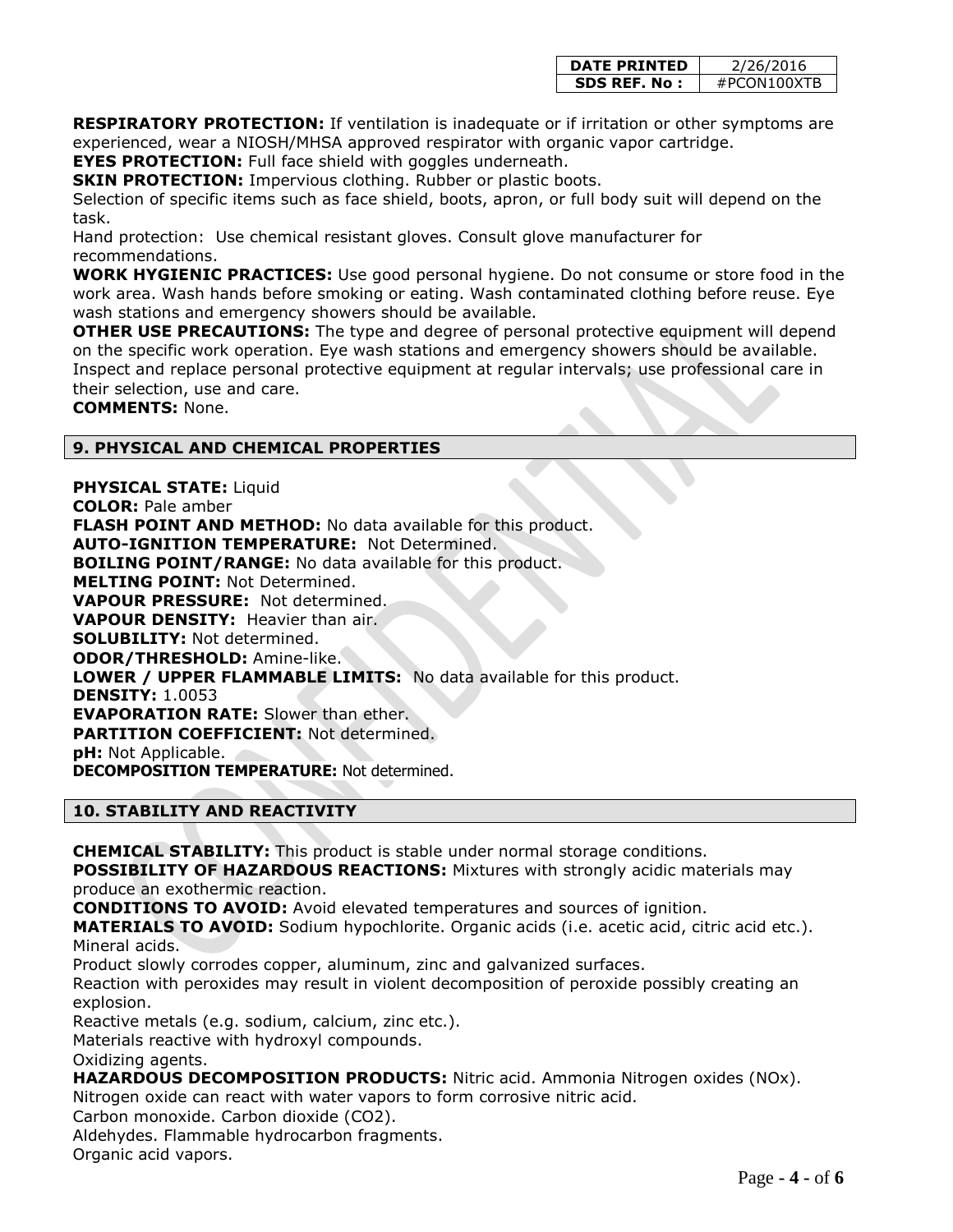#### **11. TOXICOLOGICAL INFORMATION**

#### **SIGNS AND SYMPTOMS OF OVEREXPOSURE: ACUTE EFFECTS:**

**EYE CONTACT:** Causes eye burns. May cause blindness. Corneal edema may give rise to a perception of "blue haze" or "fog" around lights. Exposed individuals may see rings around bright lights. This effect is temporary and has no known residual effect. Product vapor can cause glaucopsia (corneal edema) when absorbed into the tissue of the eye from the atmosphere.

#### **SKIN CONTACT:** Causes skin burns.

**INHALATION:** Inhalation of vapors and/or aerosols in high concentration may cause irritation of respiratory system. Inhalation of aerosol may cause irritation to the upper respiratory tract. May cause nose, throat, and lung irritation. Can cause severe eye, skin and respiratory tract burns.

**INGESTION:** Harmful if swallowed. If ingested, severe burns of the mouth and throat, as well as a danger of perforation of the esophagus and the stomach.

**TARGET ORGAN:** No data available for this product.

**CHRONIC EFFECTS:** A component has been shown to cause reproductive/teratogenic effects in laboratory animals. This product contains no listed carcinogens according to IARC, ACGIH, NTP and/or OSHA in concentrations of 0.1 percent or greater. May cause allergic skin reaction. This product may cause adverse reproductive effects, Eye disease, Skin disorders and Allergies. **TOXICITY VALUES:** Not determined

#### **12. ECOLOGICAL INFORMATION**

**PERSISTENCE AND DEGRADABILITY:** Not determined. **BIO-ACCUMULATIVE POTENTIAL:** No data available for this product. **MOBILITY IN SOIL:** Not determined. **OTHER ADVERSE EFFECTS:** Not known. **ECOTOXICOLOGICAL OTHER INFORMATION:** No data available for this product.

#### **13. DISPOSAL CONSIDERATIONS**

**DISPOSAL METHOD:** Dispose of according to local, state, and federal regulations through a licensed disposal facility.

#### **14. TRANSPORT INFORMATION**

**UN NUMBER:** UN2735 **UN PROPER SHIPPING NAME:** Amines, liquid, corrosive, n.o.s., (Cycloaliphatic amine) **TRANSPORT HAZARD CLASS:** 8 **TRANSPORT HAZARD SUBCLASS:** Not applicable. **PACKING GROUP:** III **MARINE POLLUTANT Y/N:** No **SPECIAL PRE-CAUTIONS:** None